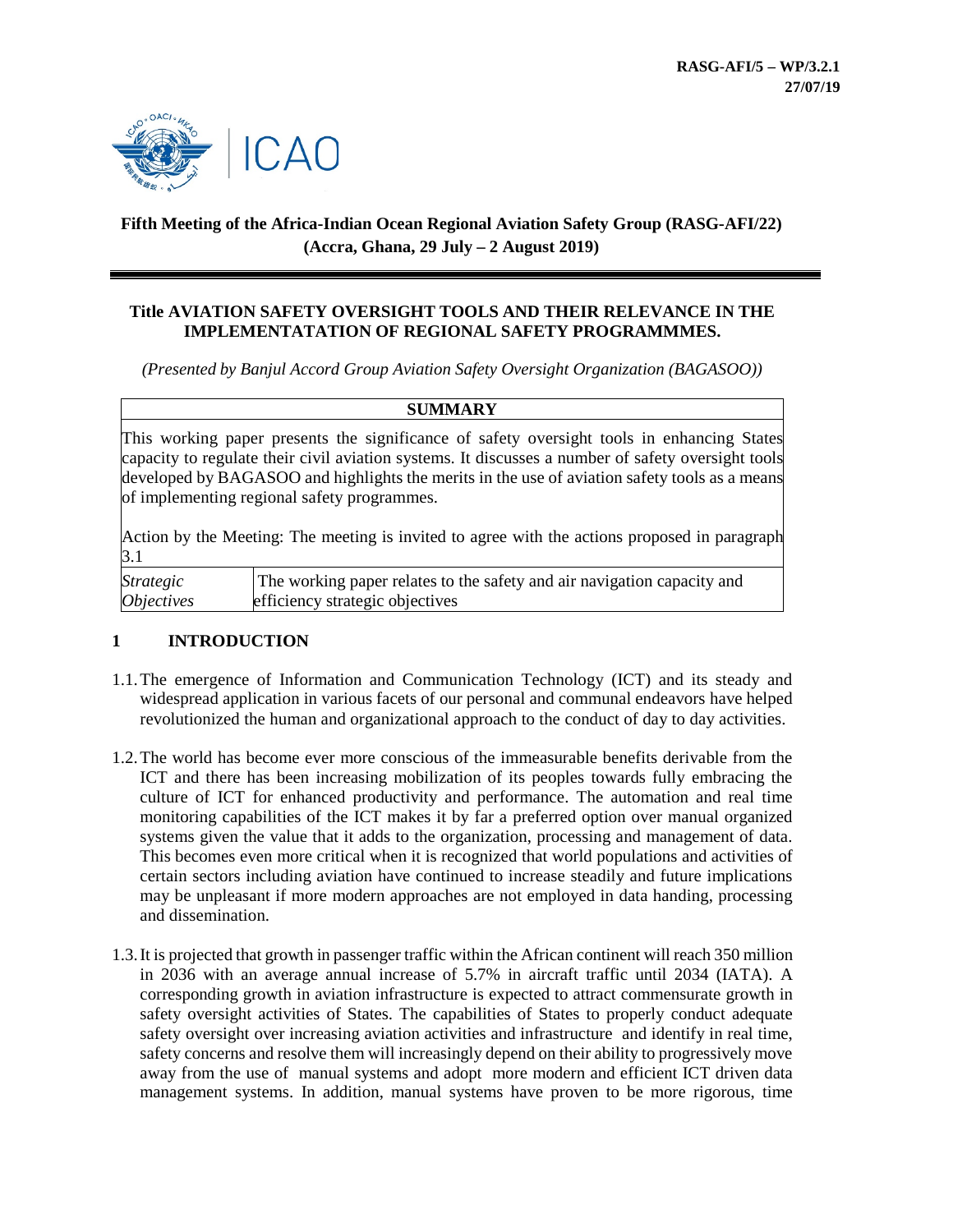consuming and prone to generating errors and information loss, particularly where increasingly large data is involved.

- 1.4.Safety Oversight tools occupy a significant place among the family of IT tools given their relevance to the aviation sector, specifically in supporting the regulatory capacities of civil aviation authorities by facilitating the smooth monitoring of the State's aviation system. Safety Oversight tools are information management software and databases essential for recording, organizing, analyzing and retrieval of aviation-related data essential for tracking and monitoring of trends.
- 1.5.They offer a number of benefits
	- a) support risk-based data driven oversight systems,
	- b) trend analysis enabling aviation safety inspectors to identify emerging or potential treats to aviation safety,
	- c) c) assists States to demonstrate compliance with safety oversight requirements
	- d) d) allow for effective data analysis and facilitate information sharing.

1.6. Areas in which safety oversight tools have proven useful in civil aviation are : inspector training and qualification, personnel licensing, incidence and occurrence reporting (ECCAIRS, ADREP, IBIS), surveillance systems (WTS, SAFA and SOFIA)

### **2. DISCUSSION**

### **BAGASOO SAFETY OVERSIGHT TOOLS**

- 2.1.BAGASOO currently has to its credit a number of safety tools. These are the Inspector Training Records and Qualification System (ITRAQS), Inspector Activity Tracking System (ISATS) and Foreign Aircraft Safety Assessment Programme (FASAP).
- 2.2.The ITRAQS is a web based automated recording application designed for the effective implementation of the Inspector Training System in a Civil Aviation Office. While the Inspector Training System establishes the framework and processes for managing the training and qualification of inspectors, the ITRAQS database software is the tool used in recording the activities arising from implementation of the ITS processes and principles. The ITRAQS is an ICAO compliant system with features for management of trainee account and access level, planning formal and local courses for trainees, recording course qualification dates and modes (fully qualified, alternate means of compliance, probational qualification), uploading certificates and proof of completion, signing off on OJT levels I, II and III and using internal and external OJT instructors, managing reports, generating a scope of authorization and providing accurate and vital information on the scope of inspector training.
- 2.3.The BAGASOO CITS (inspired by the FAA's Inspector Training System) has over the years progressively expanded in scope from the initial field of Flight Standards to cover all safety related specialties including Aerodromes and Air Navigation Services specialties namely Air Traffic Services, Search and Rescue, PANS-OPS, Aeronautical Meteorology, Aeronautical Information Services and Communication Navigation and Surveillance.
- 2.4.The ISATS is a form of work tracking system designed for the collection storage organization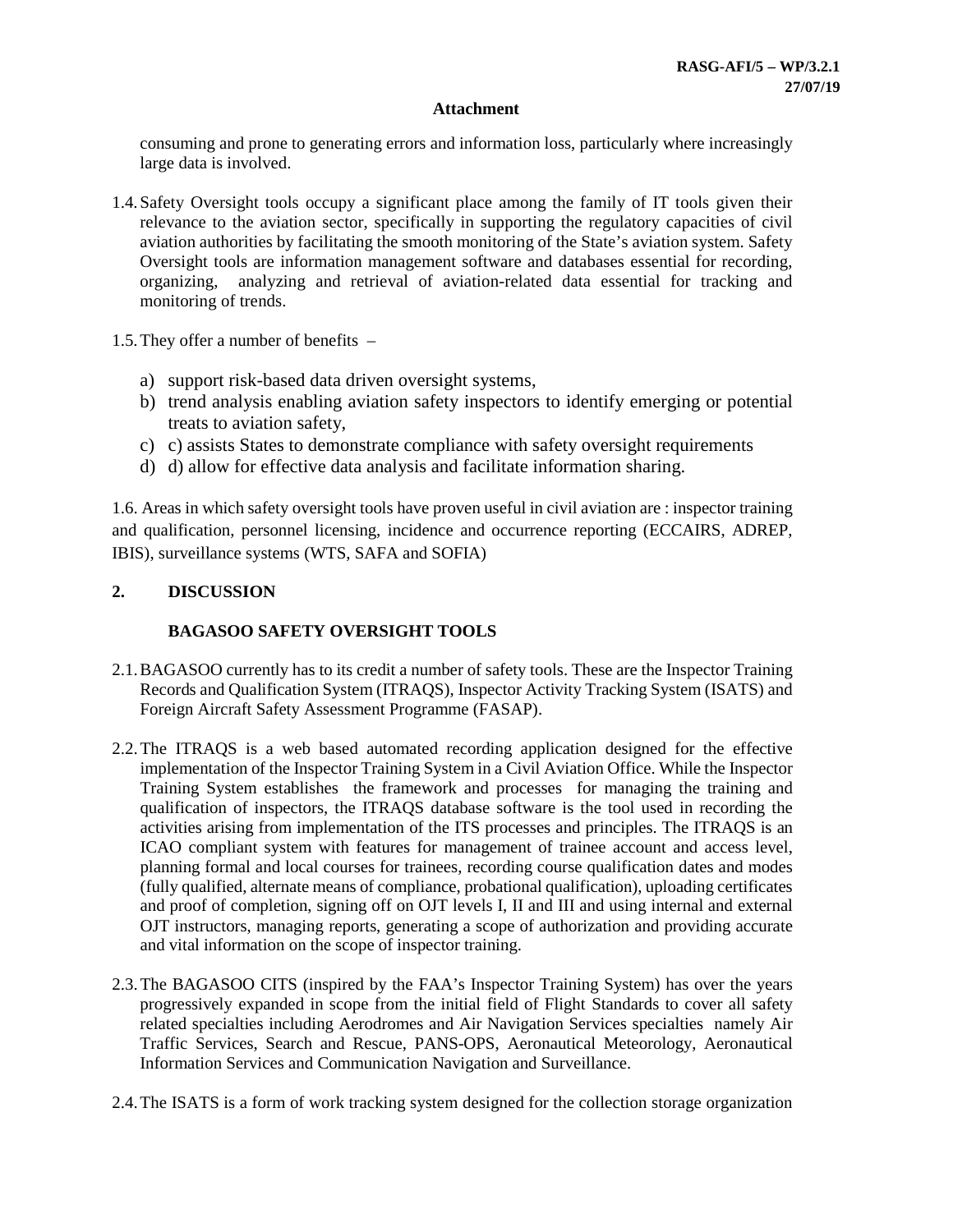analysis and retrieval of data originated by aviation safety inspectors in the accomplishment of Organizational job functions. The core features of the ISATS include:

- a work data entry feature which 1) collects several combinations of data from the various possible types of inspections or inspector work activities, 2) records related findings by providing for the codification of inspector comments regarding observation and evaluations and 3) records associated follow up until closure;
- facilitates the collection and analysis of data records covering inspector work activities in the following categories – certification, surveillance, personnel licensing, resolution of safety concerns, administration and aviation education
- subsystem for recording the particulars of all aviation safety service providers covering aerodromes, flight standard and ANS specialities (air operators, approved maintenance organization, approved training organization, airport operators and air navigation service providers and certificate holders
- subsystem for recording licensed personnel in the State,
- -
- subsystem for the recoding registered aircraft and other aviation facilities such as airports as well as other major service provider equipment, infrastructure and simulators;
- a project planning module for the planning of proposed projects such as annual surveillance plans; and
- report generation features which enable the
	- o generation of customizable reports in graphic and tabular formats
	- o viewing of recorded activities which have either been planned, are ongoing or completed
	- o data filtering and trend analysis using numerous variables e.g. date of inspection, location, specialty, work activity code, service provider facility or equipment.
- 2.5.The ISATS enables prompt identification of potential and existing safety issues, provides information for informed decision-making and optimal use of organizational resources by ensuring that oversight is reorganized and gauged to match the scale and distribution of potential threats or concerns within an aviation system.
- 2.6.**The FASAP** is a web-based application which supports the collection, exchange and generation of reports on findings arising from ramp inspection performed on foreign aircraft operating within the state of implementation. The application and its policy guide the CAA on the classification of findings and the collection of proof documents to support closure. This application also provides a platform for the sharing of safety data among implementing states and operators within a region.
- 2.7.BAGASOO safety tools are currently been implemented in BAG States and in a number of non-member States. They are soon to be integrated into a single suit of applications called Safety Information Management for Civil Aviation (SIMCA). The SIMCA will bring together the BAGASOO Safety Oversight Tools into a single coordinated unit, allowing the implementing CAA to monitor and control several processes from one portal.